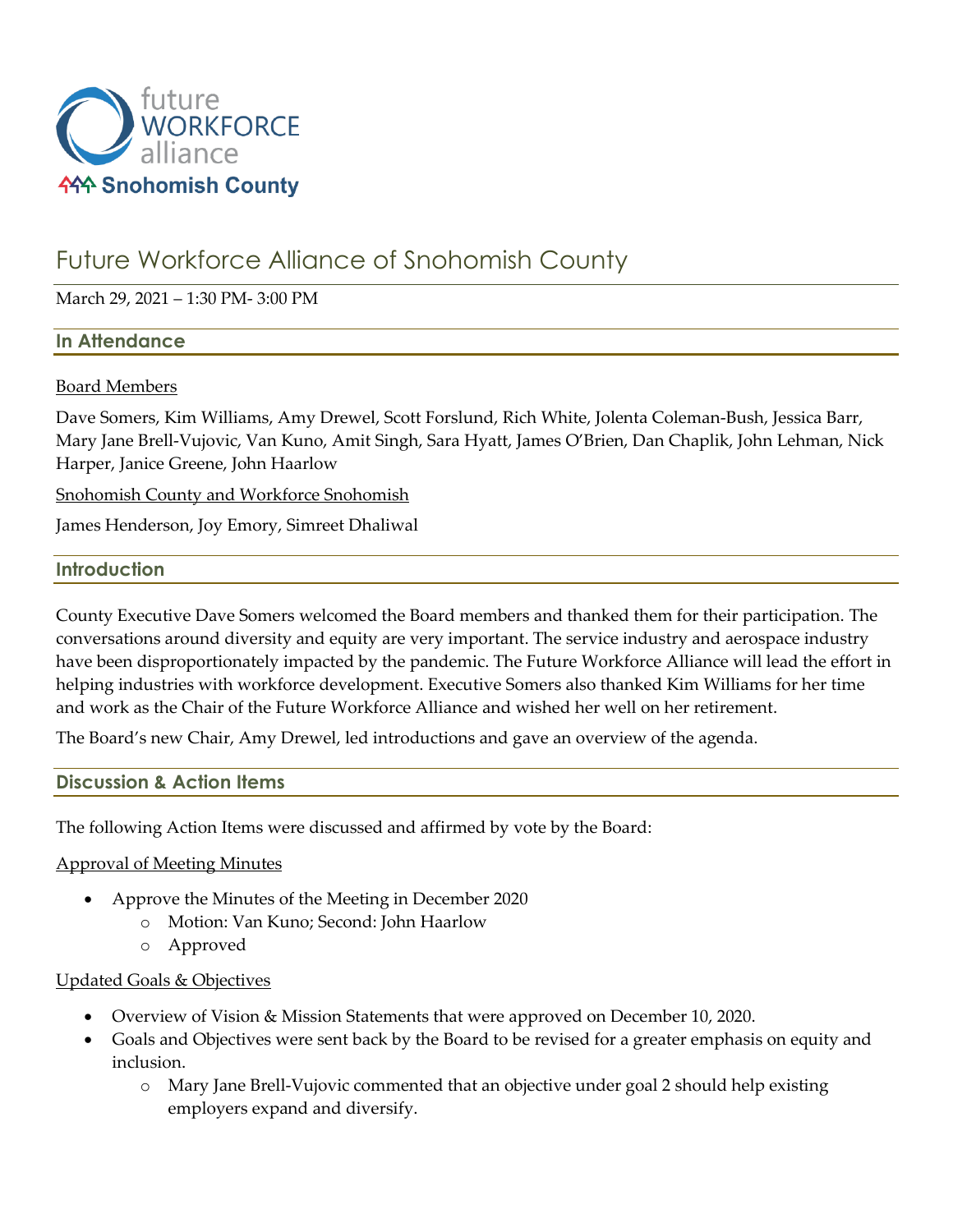- o Dan Chaplik asked whether the original objectives were in black. Objective E seemed to be edited and broadened.
- $\circ$  John Haarlow asked for explanation on Objective E's connection was with Goal #2.
	- Amy Drewel explained that as digital access is an important component of equity and an obstacle for key demographics, it was included under Goal #2.
- o Amit Singh asked for explanation on Objective D whether it is the Future Workforce Alliance's role to actively recruit and attract new employers.
	- Amy Drewel explained that partnering with other entities will be essential in meeting this objective and others.
- o Scott Forlsund asked whether Objective A under Goal #3 is to address existing gaps between employers and those seeking work or talent gaps among the workforce.
	- Amy Drewel and James Henderson confirmed that it is latter. Mary Jane Brell-Vujovic confirmed that this was for workers at all levels in their careers.
- Approve revised Goals and Objectives.
	- o Motion: Rich White; Second: Janice Greene
	- o Approved

# Vice Chair Election

- Board members were asked for any volunteers to serve on the nomination committee.
- Rich White, Jessica Barr, and Scott Forslund volunteered to be on the nomination committee.

# **Information Items**

## Workforce Snohomish Update- Joy Emory

- Local Area Plan
	- o The Local Area Plan will not be reviewed until June 2021. Board's Vision, Mission, Goals, & Objectives will be important. Staff will be working on and updating the document. A revised timeline was provided to the Board.
- Youth RFP
	- o The RFP timeline was provided to the Board. On May 19, the recommended contractor will be presented to the Board.
	- o Rich White briefed the Board on the Youth Working Group which was established to support the RFP and provide a focus for Youth Service programs. The Working Group Chair will be Rich White and a list of initial members was provided. The first meeting will be on April 14th.
- Demand Occupation List
	- o This list is used to determine eligibility for a variety of training and supporting programs. This is a living document and created and updated based on discussion with key employers, research, and analysis.
- Financial Update
	- o PY 2020 Financial Overview lagging due to several effects of the COVID-19 pandemic.
	- o PY 2021 budgeting process will begin in April and presented to the Board in June.
- WIOA Program Status
	- o Snohomish County is doing well in terms of enrollment of WIOA programs.
	- o Mary Jane Brell-Vujovic asked for clarification on the data presented in the chart, specifically in terms of comparison of numbers.
- WorkSource Recertification